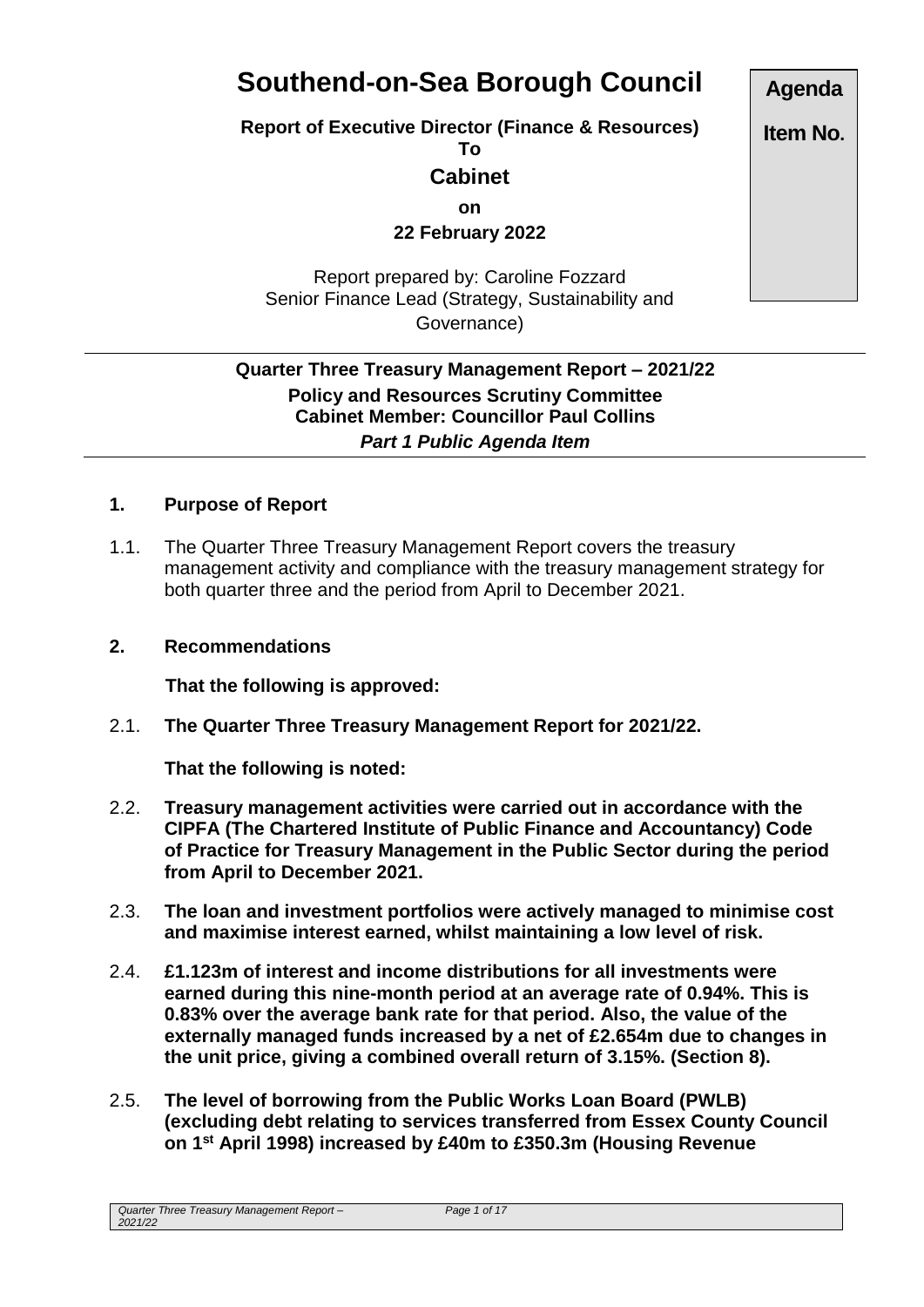**Account (HRA): £75.0m, General Fund (GF): £275.3m) during the period from April to December 2021.**

#### 2.6. **The level of financing for 'invest to save' capital schemes decreased from £8.53m to £8.45m during the period from April to December 2021.**

## **3. Background**

- 3.1. This Council has adopted the 'CIPFA Code of Practice for Treasury Management in the Public Sector' and operates its treasury management service in compliance with this code. The code recommends that local authorities submit reports regularly as part of its Governance arrangements.
- 3.2. Current guidance is that authorities should report formally at least twice a year and preferably quarterly. The Treasury Management Policy Statement for 2021/22 set out that reports would be submitted to Cabinet quarterly on the activities of the treasury management operation. This is the third quarter report for the financial year 2021/22.
- 3.3. Appendix 1 shows the in-house investment position at the end of quarter three of 2021/22.
- 3.4. Appendix 2 shows the treasury management performance specifically for quarter three of 2021/22.

## **4. National Context**

- 4.1. The UK gross domestic product (GDP) is estimated to have increased by 1.1% in the quarter from July to September 2021, revised from the first estimate of a 1.3% increase. The largest contributors to the increase were hospitality and arts, entertainment and recreation following the further easing of restrictions and reopening of the economy during this period. Production and construction both fell. However, the level of GDP is now estimated to be 1.5% below where it was pre-coronavirus pandemic (for the quarter October to December 2019).
- 4.2. The unemployment rate for the quarter from September to November 2021 was 4.1%. The number of job vacancies in October to December 2021 rose to a new record of 1,247,000, an increase of 462,000 from its pre-pandemic (January to March 2020) level.
- 4.3. The Consumer Prices Index including owner occupiers' housing costs (CPIH) was at 3.8% in October, at 4.6% in November and 4.8% in December. The largest upward contributions to the December 2021 CPIH 12-month inflation rate came from housing and household services and transport (principally from motor fuels and second-hand cars).
- 4.4. On 16 December, the Bank of England increased the bank base rate from the historically low value of 0.10% to 0.25% and maintained their Quantitative Easing (QE) programme at £875bn of gilts.

*Quarter Three Treasury Management Report – 2021/22*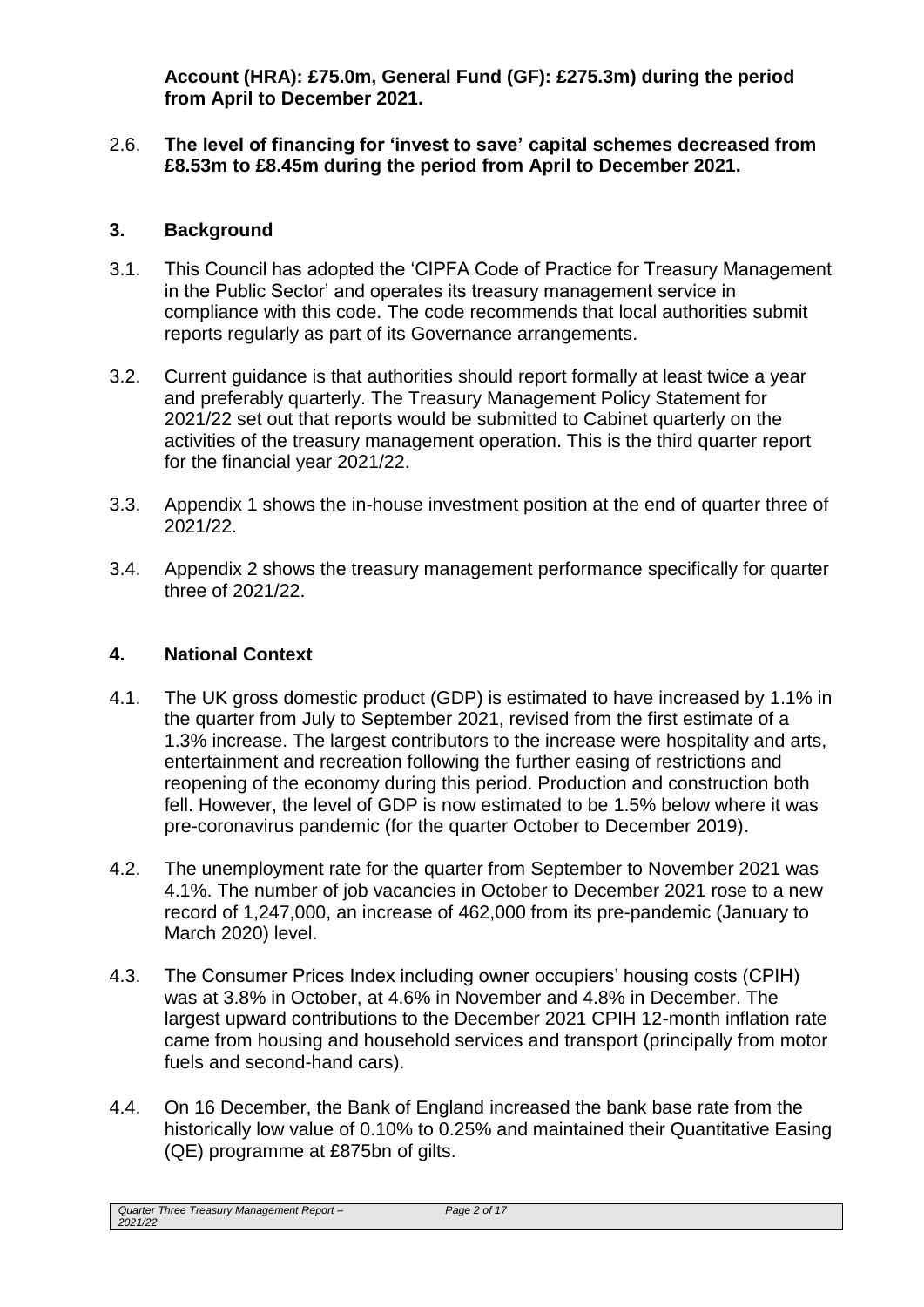4.5. The economic situation together with the financial market conditions prevailing throughout the quarter continued to provide challenges for treasury management activities. Whether for instant access, notice or fixed term deposit accounts, low interest rates prevailed throughout the quarter from October to December 2021 and this led to low investment income earnings from in-house investments.

## **5. Investments – quarter three (October to December)**

- 5.1. A prime objective of our investment activities is the security of the principal sums invested. To ensure this security before a deposit is made an organisation is tested against a matrix of credit criteria and then other relevant information is considered. During the period from October to December 2021 investment deposits were limited to those who met the criteria in the Annual Treasury Management Investment Strategy when the deposit was placed.
- 5.2. Other investment objectives are to maintain liquidity (i.e. adequate cash resources to allow the council to operate) and to optimise the investment income generated by surplus cash in a way that is consistent with a prudent level of risk. Investment decisions are made with reference to these objectives, with security and liquidity being placed ahead of the investment return. This is shown in the diagram below:



Security:

- 5.3. To maintain the security of sums invested, we seek to lower counterparty risk by investing in financial institutions with good credit ratings, across a range of sectors and countries. The risk of loss of monies invested is minimised through the Annual Treasury Management Investment Strategy.
- 5.4. Pie chart 1 of Appendix 1 shows that at the end of quarter three; 23% of our inhouse investments were placed with financial institutions with a long-term rating of AAA, 35% with a long-term rating of A+, 30% with a long-term rating of A and 12% with a rating of A-.
- 5.5. As shown in pie chart 2 of Appendix 1, these monies were placed with various counterparties, 77% being placed directly with banks and 23% placed with a range of counterparties via money market funds.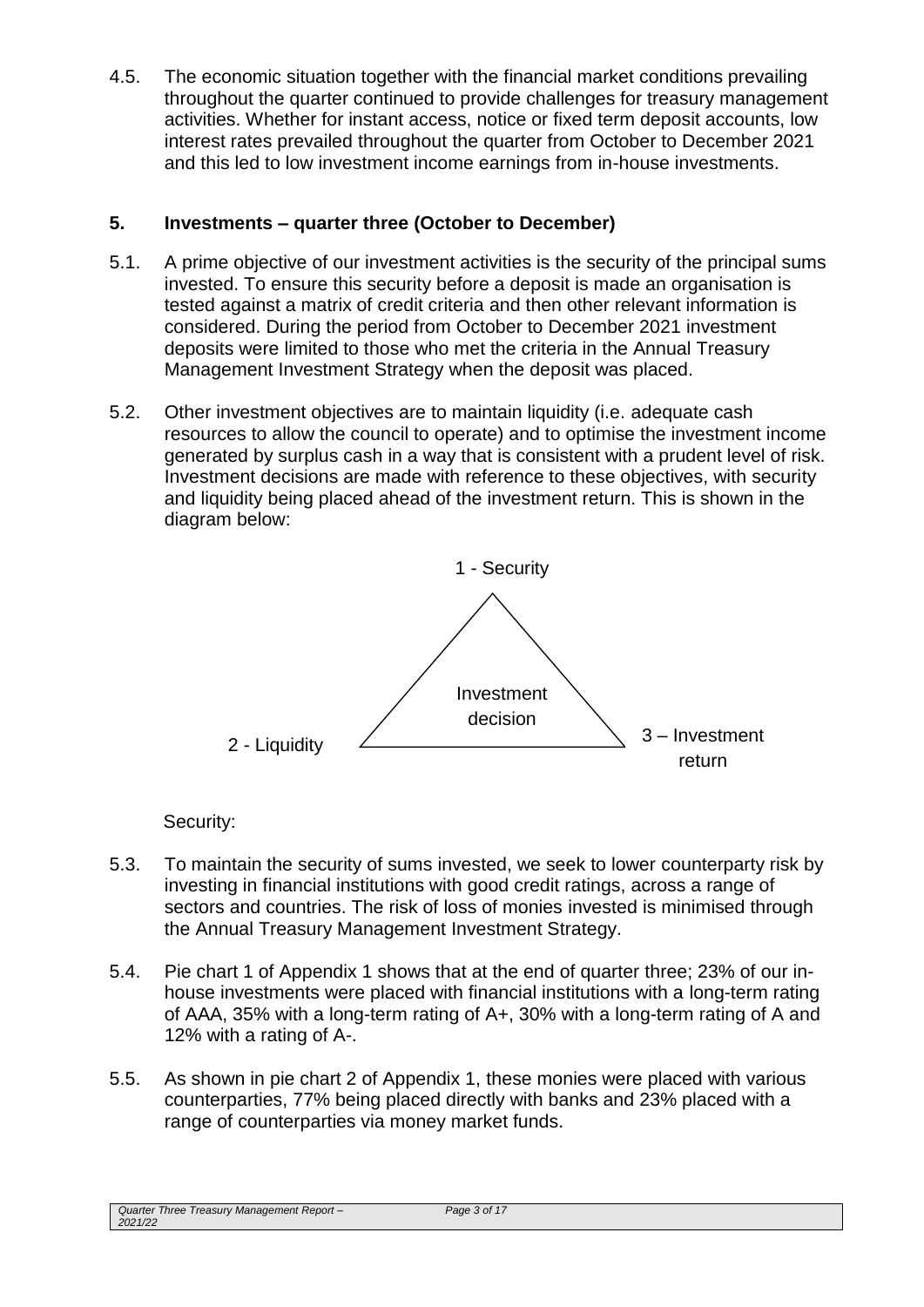5.6. Pie chart 3 of Appendix 1 shows the countries where the parent company of the financial institution with which we have monies invested is registered. For money market funds there are various counterparties spread across many countries. The cumulative balance of funds held with any one institution was kept within agreed limits.

Liquidity:

5.7 At the end of quarter three £54.4m of our in-house monies were available on an instant access basis, £27.5m were held in notice accounts and £47.5m were held in fixed term deposits. The table below shows the fixed term deposits during the period October to December 2021.

| Counterparty              | Date of<br>Deposit | Return<br>Date | <b>Number</b><br>of days | Interest<br>rate $(\%)$ | Amount<br>$(\text{Em})$ |
|---------------------------|--------------------|----------------|--------------------------|-------------------------|-------------------------|
|                           |                    |                |                          |                         |                         |
| Santander UK Plc          | 12/07/2021         | 12/04/2022     | 274                      | 0.250                   | 5.0                     |
| <b>Goldman Sachs</b>      |                    |                |                          |                         |                         |
| International             | 27/05/2021         | 28/02/2022     | 277                      | 0.275                   | 5.0                     |
| <b>Goldman Sachs</b>      |                    |                |                          |                         |                         |
| International             | 09/07/2021         | 08/04/2022     | 273                      | 0.225                   | 2.5                     |
|                           |                    |                |                          |                         |                         |
| <b>Standard Chartered</b> | 12/07/2021         | 12/01/2022     | 184                      | 0.120                   | 10.0                    |
|                           |                    |                |                          |                         |                         |
| <b>Standard Chartered</b> | 19/11/2021         | 19/05/2022     | 181                      | 0.290                   | 10.0                    |
| National Bank of          |                    |                |                          |                         |                         |
| Kuwait                    |                    |                |                          |                         |                         |
| (International) plc       | 19/11/2021         | 19/05/2022     | 181                      | 0.340                   | 15.0                    |

Table 1: Fixed Term Deposits

5.8. The maturity profile of our in-house investments is shown in pie chart 4 of Appendix 1.

Investment return:

5.9. During the quarter the Council used the enhanced cash fund manager Payden & Rygel to manage monies on our behalf. An average balance of £5.1m was invested in these funds during the quarter. The table below shows the movement in the fund value over the quarter, the income distributions for that quarter, the returns both for each element and the combined return. See also Table 3 of Appendix 2.

Table 2: Payden Sterling Reserve Fund

| £m       | <b>Investment</b> |
|----------|-------------------|
|          | return (%)        |
| 5.089    |                   |
| $-0.013$ | $-1.03$           |
| 5.076    |                   |
|          |                   |
| 0.006    | 0.50              |
| $-0.007$ | $-0.53$           |
|          |                   |
|          |                   |

*Quarter Three Treasury Management Report – 2021/22*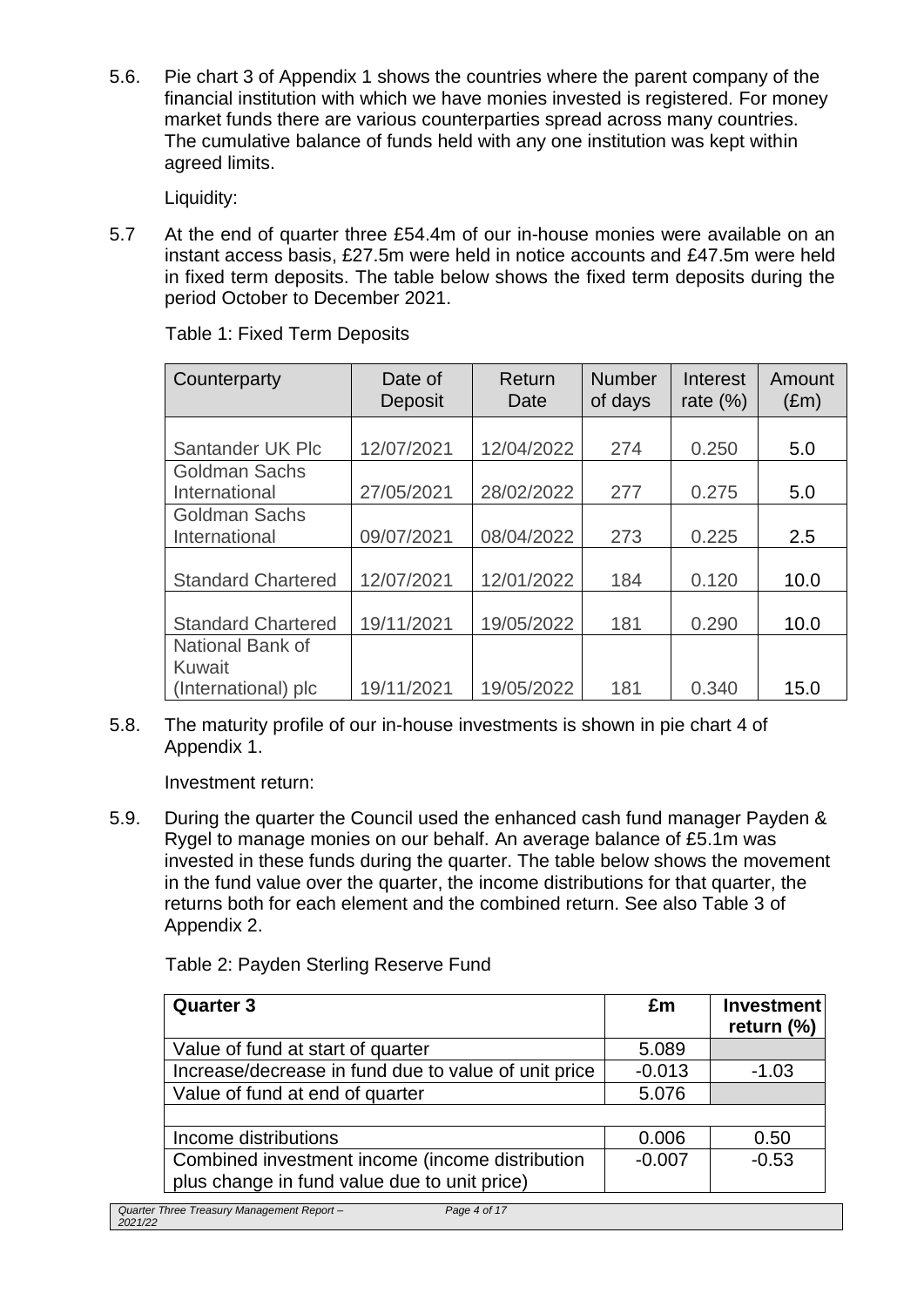- 5.10. The Council had an average of £121.0m of investments managed in-house over the period from October to December, and these earned an average interest rate of 0.15%. Of the in-house managed funds:
	- an average of £21.9m was held in the Council's main bank account. Over the quarter no interest was earned as the rate is at a margin below the Bank of England base rate, which was at 0.10% until 15 December, increasing to 0.25% on 16 December.
	- an average of £40.5m was held in money market funds earning an average of 0.08% over the quarter. These work in the same way as a deposit account but the money in the overall fund is invested in a number of counterparties, therefore spreading the counterparty risk.
	- an average of £24.4m was held in notice accounts earning an average of 0.25% over the quarter.
	- an average of £34.2m was held in fixed term deposits and earned an average return of 0.24% over the quarter.
- 5.11. In accordance with the Treasury Management Strategy the performance during the quarter was compared to the average 7-day LIBID (London Interbank Bid Rate). Overall, performance on our investments was 0.23% higher than the average 7-day LIBID. The 7-day LIBID rate fluctuated between -0.088% and 0.061%. The bank base rate increased from 0.10% to 0.25% during the quarter. Performance is shown in Graph 1 of Appendix 2.
- 5.12. As investment balances fluctuate, all investment returns quoted in this report are calculated using the average balance over the period and are quoted as annualised returns.

## **6. Short Dated Bond Funds – quarter three (October to December)**

- 6.1. Throughout the quarter medium term funds were invested in two short-dated bond funds: Royal London Investment Grade Short Dated Credit Fund and the AXA Sterling Credit Short Duration Bond Fund.
- 6.2. The monies are invested in units in the fund, the fund is then invested as a whole by the fund managers into corporate bonds in the one-to-five-year range. An income distribution will be generated from the coupon on the bond and income distributions are paid to the Council. The price of units can rise and fall, depending on the value of the corporate bonds in the fund. So, these investments would be over the medium term with the aim of realising higher yields than short term investments.
- 6.3. In line with the capital finance and accounting regulations the Council's Financial Instrument Revaluation Reserve will be used to capture all the changes in the unit value of the funds. Members should be aware that investment returns in some quarters will look very good and in other quarters there may be losses reported, but these will not impact the revenue account as only the distributions paid to the Council will impact that and not the change in the unit price.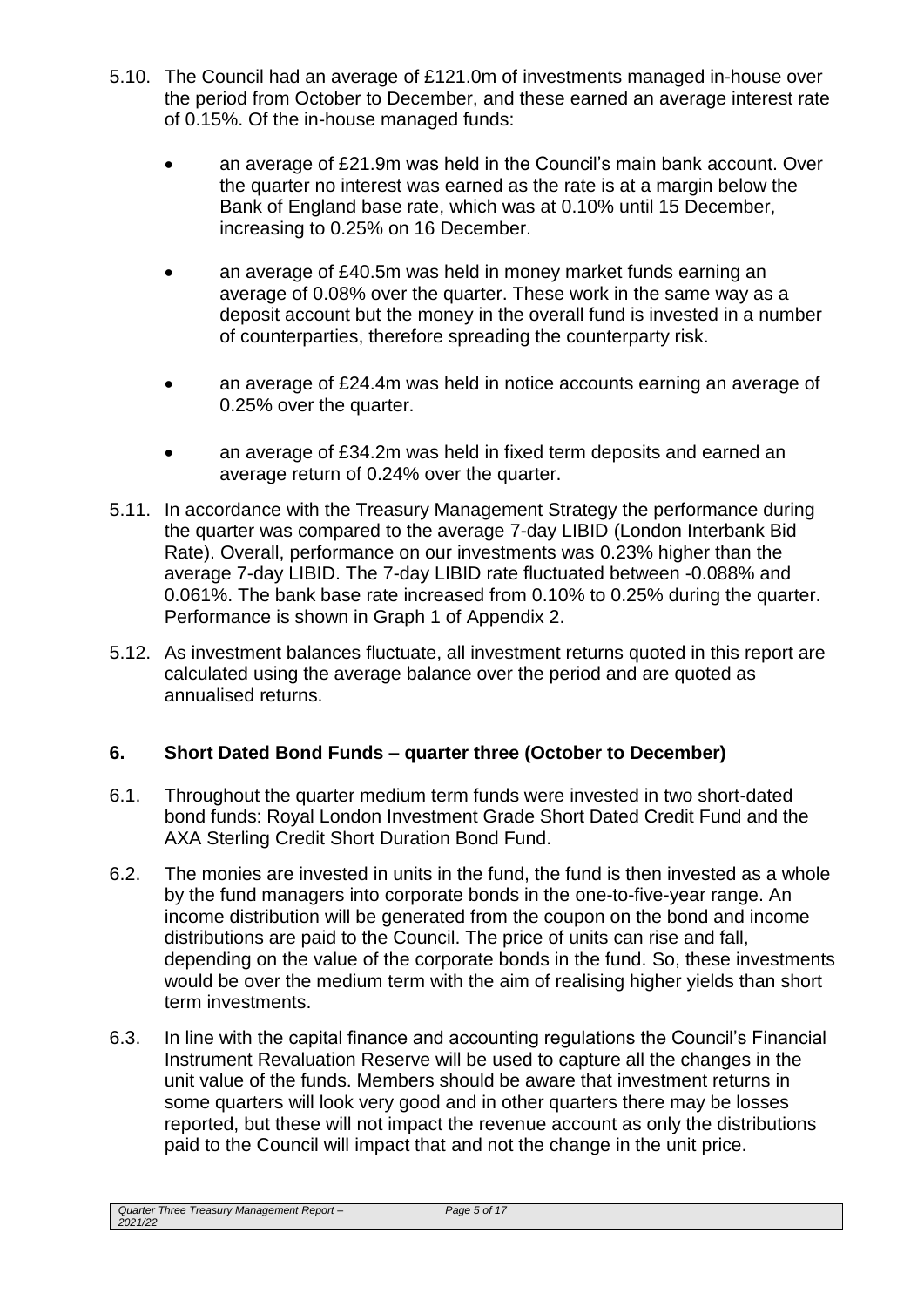6.4. An average of £7.7m was managed by AXA Investment Managers UK Limited. The table below shows the movement in the fund value over the quarter, the income distributions for that quarter, the returns both for each element and the combined return. See also Table 2 of Appendix 2.

| <b>Quarter 3</b>                                                                                | £m       | <b>Investment</b><br>return (%) |
|-------------------------------------------------------------------------------------------------|----------|---------------------------------|
| Value of fund at start of quarter                                                               | 7.711    |                                 |
| Increase/decrease in fund due to value of unit                                                  | $-0.059$ | $-3.06$                         |
| price                                                                                           |          |                                 |
| Value of fund at end of quarter                                                                 | 7.652    |                                 |
|                                                                                                 |          |                                 |
| Income distributions <sup>*</sup>                                                               | 0.025    | 1.29                            |
| Combined investment income (income distribution<br>plus change in fund value due to unit price) | $-0.034$ | $-1.77$                         |

Table 3: AXA Sterling Credit Short Duration Bond Fund

\* This income distribution is an estimate and will be confirmed and distributed in quarter 4.

6.5. An average of £7.7m was managed by Royal London Asset Management. The table below shows the movement in the fund value over the quarter, the income distributions for that quarter, the returns both for each element and the combined return. See also Table 2 of Appendix 2.

| Table 4: Royal London Investment Grade Short Dated Credit Fund |  |  |  |  |
|----------------------------------------------------------------|--|--|--|--|
|----------------------------------------------------------------|--|--|--|--|

| <b>Quarter 3</b>                                | £m       | <b>Investment</b><br>return (%) |
|-------------------------------------------------|----------|---------------------------------|
| Value of fund at start of quarter               | 7.782    |                                 |
| Increase/decrease in fund due to value of unit  | $-0.086$ | $-4.41$                         |
| price                                           |          |                                 |
| Value of fund at end of quarter                 | 7.696    |                                 |
|                                                 |          |                                 |
| Income distributions                            | 0.043    | 2.20                            |
| Combined investment income (income distribution | $-0.043$ | $-2.21$                         |
| plus change in fund value due to unit price)    |          |                                 |

## **7. Property Funds – quarter three (October to December)**

- 7.1. Throughout the quarter long term funds were invested in two property funds: Patrizia Hanover Property Unit Trust and Lothbury Property Trust.
- 7.2. The monies are invested in units in the fund, the fund is then invested as a whole by the fund managers into properties. An income distribution is generated from the rental income streams from the properties in the fund. Income distributions are paid to the Council. There are high entrance and exit fees and the price of the units can rise and fall, depending on the value of the properties in the fund, so these funds are invested over the long term with the aim of realising higher yields than other investments.
- 7.3. In line with the capital finance and accounting regulations the Council's Financial Instrument Revaluation Reserve will be used to capture all the changes in the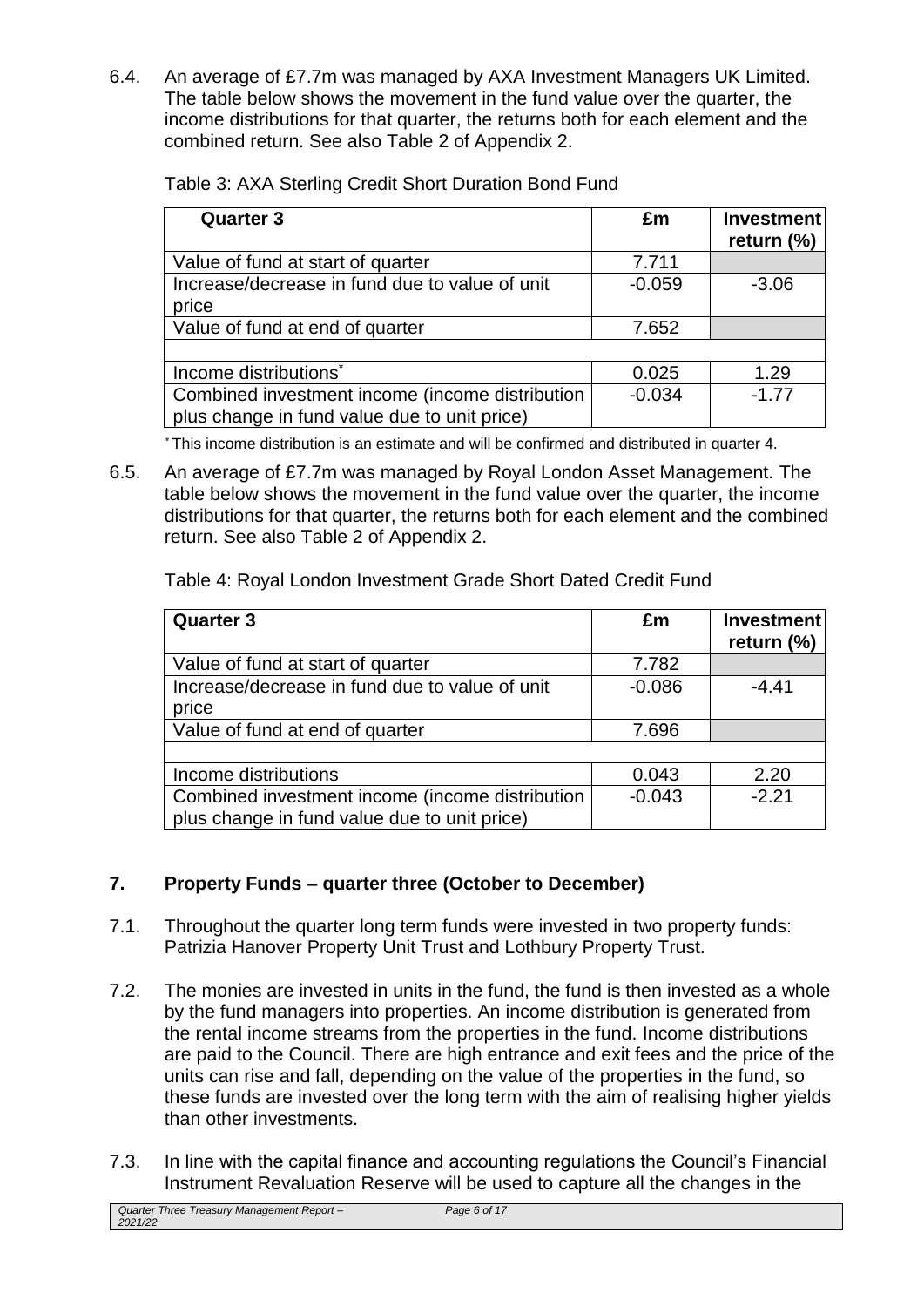unit value of the funds. Members should be aware that investment returns in some quarters will look very good and in other quarters there may be losses reported, but these will not impact the revenue account as only the distributions paid to the Council will impact that and not the change in unit price.

7.4. An average of £14.8m was managed by Patrizia Property Investment Managers LLP. The table below shows the movement in the fund value over the quarter, the income distributions for that quarter, the returns both for each element and the combined return. See also Table 1 of Appendix 2.

| <b>Quarter 3</b>                                     | £m     | <b>Investment</b><br>return $(\%)$ |
|------------------------------------------------------|--------|------------------------------------|
| Value of fund at start of quarter                    | 14.821 |                                    |
| Increase/decrease in fund due to value of unit price | 0.523  | 14.01                              |
| Value of fund at end of quarter                      | 15.344 |                                    |
|                                                      |        |                                    |
| Income distributions*                                | 0.167  | 4.47                               |
| Combined investment income (income distribution      | 0.690  | 18.48                              |
| plus change in fund value due to unit price)         |        |                                    |

Table 5: Patrizia Hanover Property Unit Trust

\* This income distribution is an estimate and will be confirmed and distributed in quarter 4.

7.5. An average of £13.6m was managed by Lothbury Investment Management Limited. The table below shows the movement in the fund value over the quarter, the income distributions for that quarter, the returns both for each element and the combined return. See also Table 1 of Appendix 2.

Table 6: Lothbury Property Trust

| <b>Quarter 3</b>                                | £m     | <b>Investment</b><br>return $(\%)$ |
|-------------------------------------------------|--------|------------------------------------|
| Value of fund at start of quarter               | 13.465 |                                    |
| Increase/decrease in fund due to value of unit  | 0.605  | 17.58                              |
| price                                           |        |                                    |
| Value of fund at end of quarter                 | 14.070 |                                    |
|                                                 |        |                                    |
| Income distributions                            | 0.089  | 2.58                               |
| Combined investment income (income distribution | 0.694  | 20.16                              |
| plus change in fund value due to unit price)    |        |                                    |

## **8. Investments – quarter three cumulative position**

8.1. During the period from April to December 2021 the Council complied with all the relevant statutory and regulatory requirements which limit the levels of risk associated with its treasury management activities. Its adoption and implementation of the Code of Practice for Treasury Management means its treasury practices demonstrate a low-risk approach.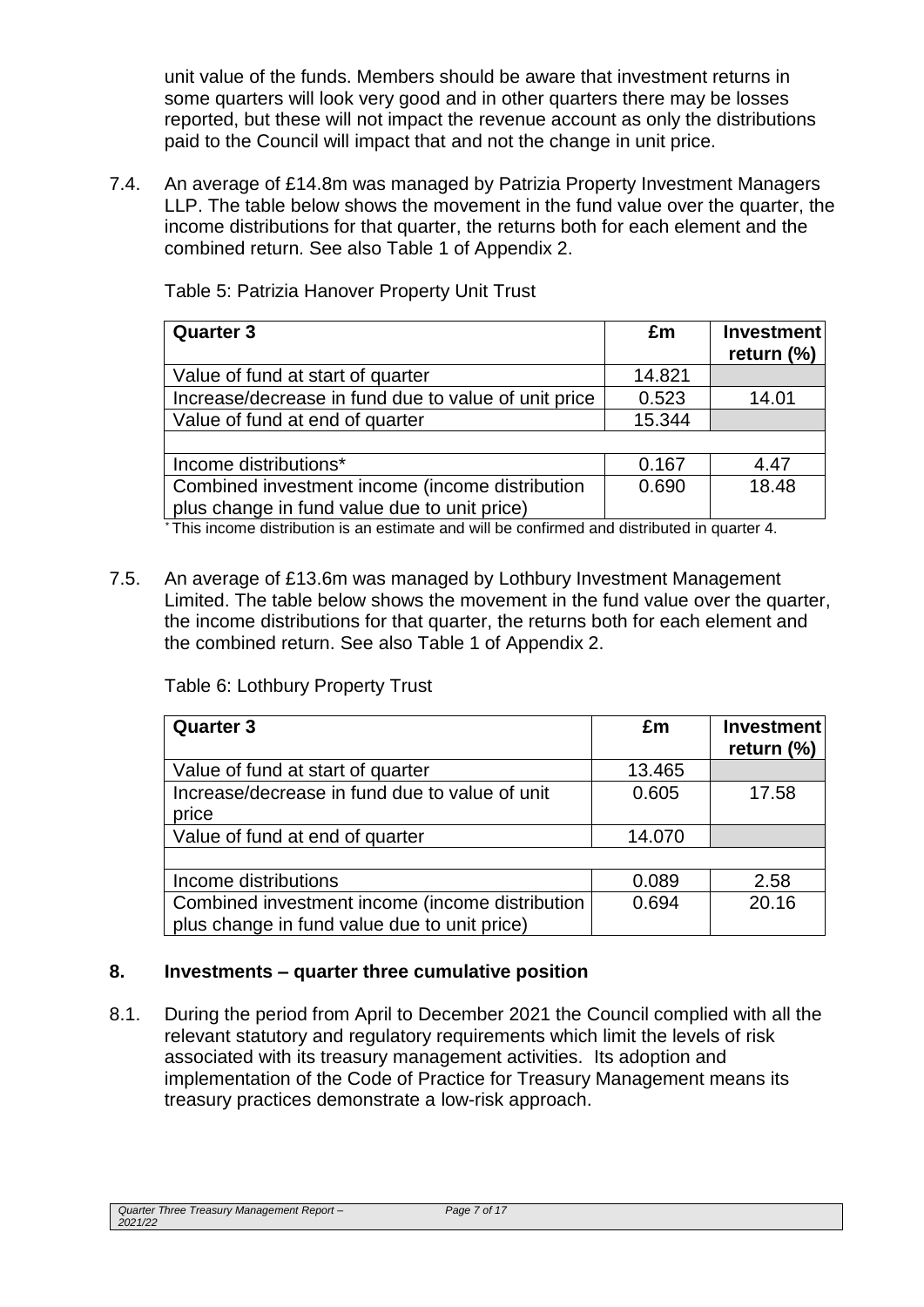- 8.2. The Council is aware of the risks of passive management of the treasury portfolio and has proactively managed levels of debt and investments over the nine-month period with the support of its treasury management advisers.
- 8.3. The table below summarises the Council's investment position for the period from April to December 2021:

Table 7: Investment position

|                                                | At 31<br>March<br>2021              | At 31<br>December<br>2021           | April to December 2021               |                     |
|------------------------------------------------|-------------------------------------|-------------------------------------|--------------------------------------|---------------------|
|                                                | Actual<br><b>Balance</b><br>(£000s) | Actual<br><b>Balance</b><br>(£000s) | Average<br><b>Balance</b><br>(E000s) | Average<br>Rate (%) |
| Call accounts <sup>#</sup>                     | 15,816                              | 24,351                              | 15,312                               | 0.00                |
| Money market funds                             | 49,000                              | 30,000                              | 48,764                               | 0.07                |
| Notice accounts                                | 10,000                              | 27,500                              | 20,594                               | 0.27                |
| Fixed term deposits                            | 15,000                              | 47,500                              | 26,272                               | 0.32                |
| <b>Total investments</b><br>managed in-house   | 89,816                              | 129,351                             | 110,943                              | 0.15                |
| <b>Enhanced Cash Funds</b>                     | 5,098                               | 5,076                               | 5,095                                | $-0.15$             |
| <b>Short Dated Bond Funds</b>                  | 15,546                              | 15,348                              | 15,508                               | 0.05                |
| <b>Property Funds</b>                          | 26,539                              | 29,414                              | 27,482                               | 17.62               |
| <b>Total investments</b><br>managed externally | 47,183                              | 49,838                              | 48,085                               | 10.07               |
| <b>Total investments</b>                       | 136,999                             | 179,189                             | 159,028                              | 3.15                |

# This includes the council's main current account.

- 8.4. In summary the key factors to note are:
	- An average of £110.9m of investments were managed in-house. These earned £0.129m of interest during this nine-month period at an average rate of 0.15%. This is 0.23% over the average 7-day LIBID and 0.05% over the average bank base rate.
	- An average of £5.1m was managed by an enhanced cash fund manager. During this nine-month period this earned £0.017m from income distributions at an average rate of 0.44% and the value of the fund decreased by £0.023m giving a combined overall return of -0.15%.
	- An average of £15.5m was managed by two short-dated bond fund managers. During this nine-month period these earned £0.204m from income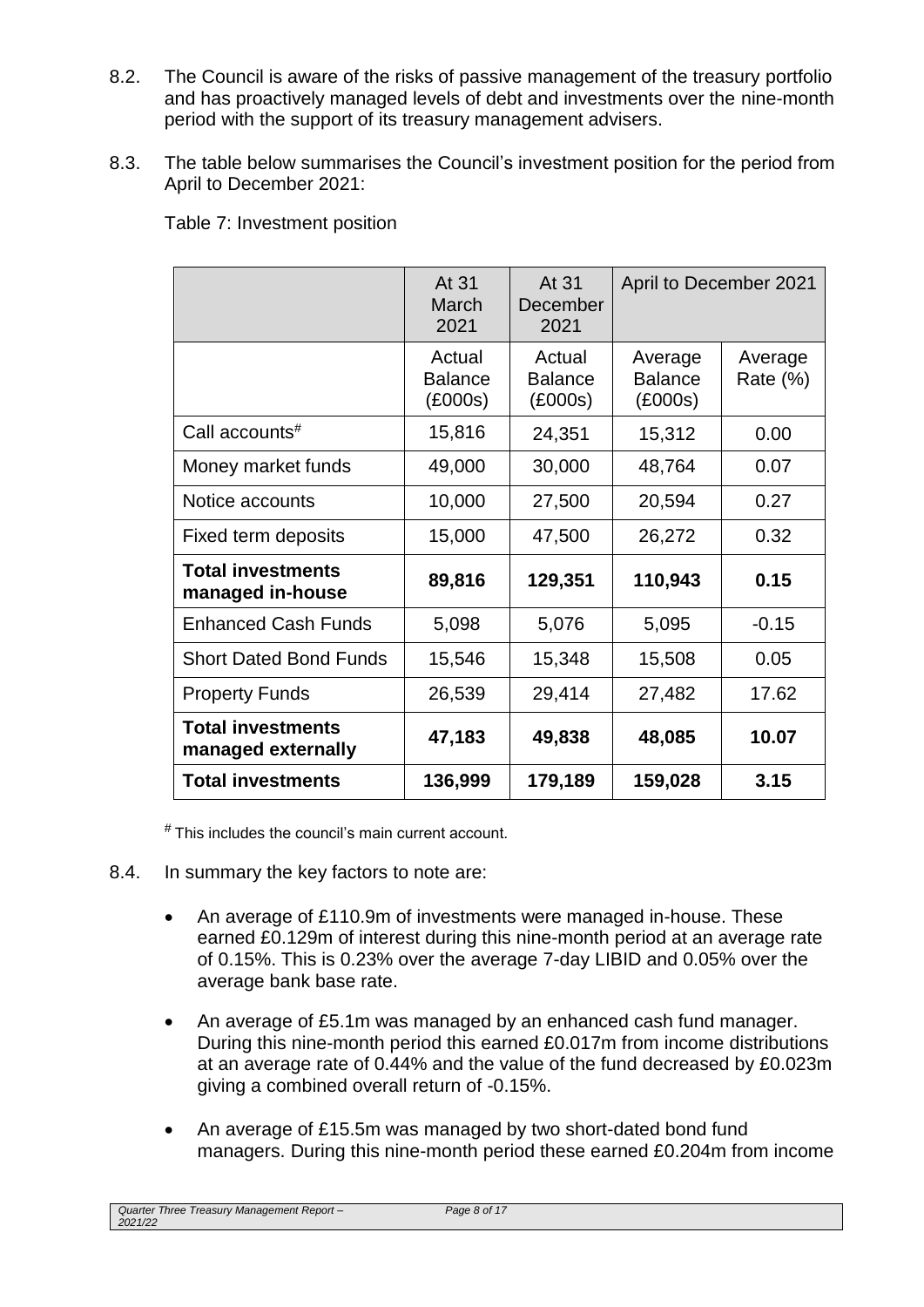distributions at an average rate of 1.75% and the value of the funds decreased by £0.199m giving a combined overall return of 0.05%.

- An average of £27.5m was managed by two property fund managers. During this nine-month period these earned £0.773m from income distributions at an average rate of 3.73% and the value of the funds increased by £2.876m giving a combined overall return of 17.62%.
- 8.5. The total for interest and income distributions in paragraph 8.4 above is £1.123m. The total change in external fund values due to the unit price is a net increase of £2.654m, which is set out in the table below:

| <b>Fund</b>                                              | <b>Table</b><br><b>Number</b> | <b>Amount</b><br>$(\text{Em})$ |
|----------------------------------------------------------|-------------------------------|--------------------------------|
| Payden Sterling Reserve Fund                             | Paragraph<br>8.4              | $-0.023$                       |
| AXA Sterling Credit Short Duration Bond Fund             | 11                            | $-0.082$                       |
| Royal London Investment Grade Short Dated Credit<br>Fund | 12                            | $-0.117$                       |
| Patrizia Hanover Property Unit Trust                     | 13                            | 1.682                          |
| <b>Lothbury Property Trust</b>                           | 14                            | 1.194                          |
| Total net increase due to changes in unit price          |                               | 2.654                          |

Table 8: Externally managed funds – changes in unit price

8.6. Some cash balances managed in-house are required to meet short term cash flow requirements and therefore throughout the nine-month period monies were placed 9 times for periods of one year or less. The table below shows the most used counterparties overall and the countries in which they are based. All deals are in sterling despite the country the counterparties are based in.

Table 9: Counterparties used

| Counterparty                         | Country                              | No. of<br><b>Deals</b> | Value of<br><b>Deals</b><br>$(\text{Em})$ |
|--------------------------------------|--------------------------------------|------------------------|-------------------------------------------|
| <b>Goldman Sachs</b>                 | <b>Money Market Fund</b><br>(Various | 4                      | 39                                        |
| Insight Investment<br>Management Ltd | <b>Money Market Fund</b><br>(Various | 2                      | 19                                        |
| <b>BlackRock</b>                     | <b>Money Market Fund</b><br>(Various | 3                      | 16                                        |

8.7. In addition to the above, use was also made of call accounts during the year because they provide instant access to funds. This meant that funds were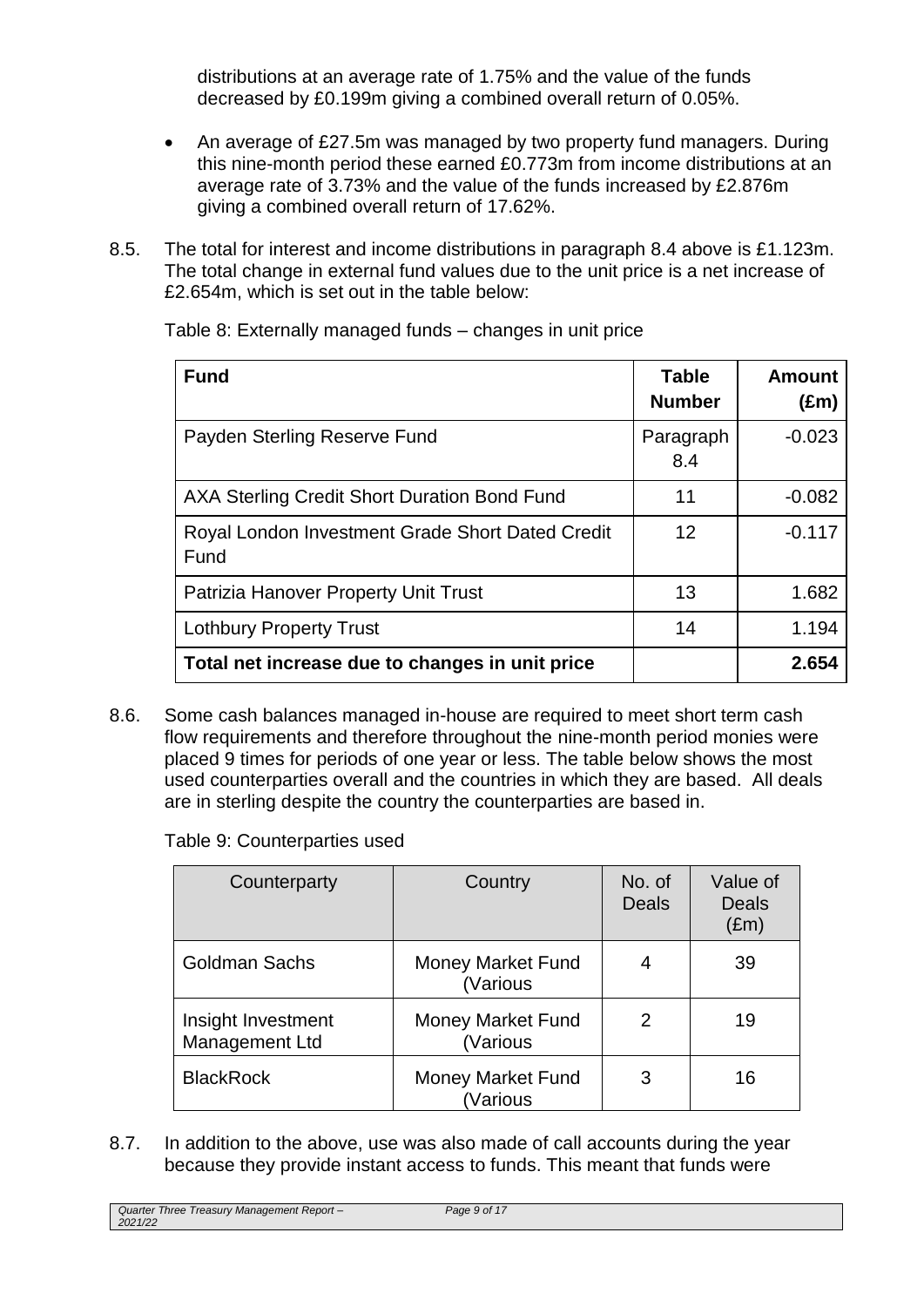available for cash flow movements to avoid having to pay higher rates to borrow from the market. During the period from April to December 2021 an average of £15.3m was held in such accounts.

- 8.8. For cash balances that are not needed to meet immediate or very short-term cash flow requirements, monies were invested in:
	- a 95-day notice account with Barclays;
	- a 95-day notice account with Santander
	- a 185-day notice account with Goldman Sachs;
- 8.9. Monies were also invested in fixed term deposits of up to one year, depending on the liquidity requirements. The table below shows the fixed term deposits held during the period from April to December 2021.

| Counterparty                          | Date of<br>Deposit | Return<br>Date | <b>Number</b><br>of days | Interest<br>rate $(\%)$ | Amount<br>$(\text{Em})$ |
|---------------------------------------|--------------------|----------------|--------------------------|-------------------------|-------------------------|
| Santander UK plc                      | 12/08/2020         | 12/08/2021     | 365                      | 0.550                   | 5.0                     |
| Santander UK plc                      | 14/08/2020         | 16/08/2021     | 367                      | 0.550                   | 10.0                    |
| Santander UK Plc                      | 12/07/2021         | 12/04/2022     | 274                      | 0.250                   | 5.0                     |
| Goldman Sachs<br>International        | 27/05/2021         | 28/02/2022     | 277                      | 0.275                   | 5.0                     |
| <b>Goldman Sachs</b><br>International | 09/07/2021         | 08/04/2022     | 273                      | 0.225                   | 2.5                     |
| <b>Standard Chartered</b>             | 12/07/2021         | 12/01/2022     | 184                      | 0.120                   | 10.0                    |
| <b>Standard Chartered</b>             | 19/11/2021         | 19/05/2022     | 181                      | 0.290                   | 10.0                    |
| National Bank of<br>Kuwait            |                    |                |                          |                         |                         |
| (International) plc                   | 19/11/2021         | 19/05/2022     | 181                      | 0.340                   | 15.0                    |

Table 10: Fixed Term Deposits

## **9. Short Dated Bond Funds – quarter three cumulative position**

9.1. An average of £7.7m was managed by AXA Investment Managers UK Limited. The table on the next page shows the movement in the fund value over the period from April to December, the income distributions for that period, the returns both for each element and the combined return.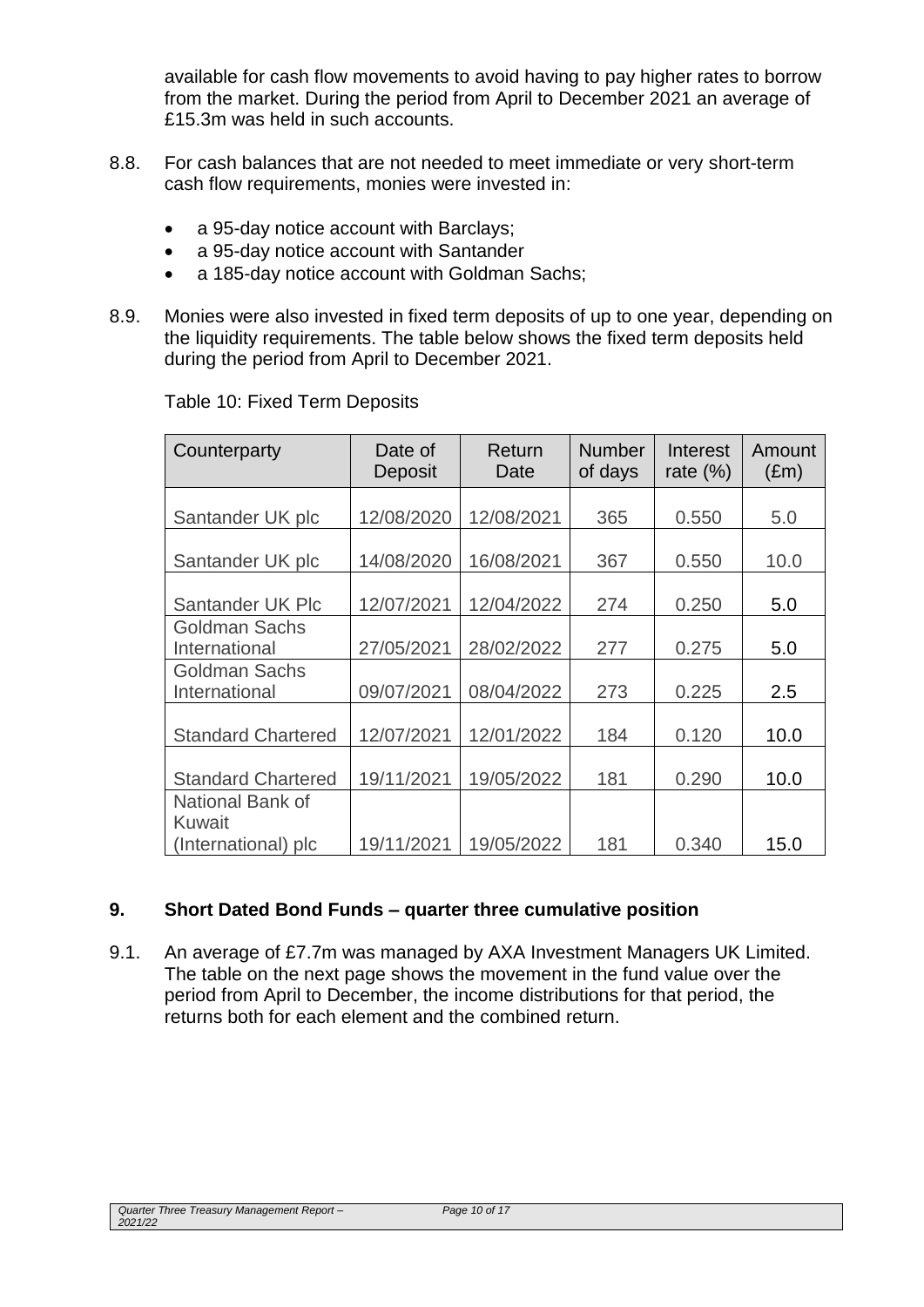Table 11: AXA Sterling Credit Short Duration Bond Fund

| <b>April to December 2021</b>                   | £m       | <b>Investment</b><br>return $(\%)$ |
|-------------------------------------------------|----------|------------------------------------|
| Value of fund at start of financial year        | 7.733    |                                    |
| Increase/decrease in fund due to value of unit  | $-0.082$ | $-1.40$                            |
| price                                           |          |                                    |
| Value of fund at end of quarter 3               | 7.651    |                                    |
|                                                 |          |                                    |
| Income distributions <sup>*</sup>               | 0.075    | 1.30                               |
| Combined investment income (income distribution | $-0.007$ | $-0.10$                            |
| plus change in fund value due to unit price)    |          |                                    |

\* Q3 of this income distribution is an estimate and will be confirmed and distributed in quarter 4.

9.2. An average of £7.8m was managed by Royal London Asset Management. The table below shows the movement in the fund value over the period from April to December, the income distributions for that period, the returns both for each element and the combined return.

Table 12: Royal London Investment Grade Short Dated Credit Fund

| <b>April to December 2021</b>                                                                   | £m       | Investment<br>return $(\%)$ |
|-------------------------------------------------------------------------------------------------|----------|-----------------------------|
| Value of fund at start of financial year                                                        | 7.813    |                             |
| Increase/decrease in fund due to value of unit<br>price                                         | $-0.117$ | $-1.99$                     |
| Value of fund at end of quarter 3                                                               | 7.696    |                             |
|                                                                                                 |          |                             |
| Income distributions <sup>*</sup>                                                               | 0.129    | 2.19                        |
| Combined investment income (income distribution<br>plus change in fund value due to unit price) | 0.012    | 0.20                        |

## **10. Property Funds – quarter three cumulative position**

10.1. An average of £14.2m was managed by Patrizia Property Investment Managers LLP. The table below shows the movement in the fund value over the period from April to December, the income distributions for that period, the returns both for each element and the combined return.

Table 13: Patrizia Hanover Property Unit Trust

| <b>April to December 2021</b>                                                           | £m     | <b>Investment</b><br>return $(\%)$ |  |
|-----------------------------------------------------------------------------------------|--------|------------------------------------|--|
| Value of fund at start of financial year                                                | 13.663 |                                    |  |
| Increase/decrease in fund due to value of unit                                          | 1.682  | 15.74                              |  |
| price                                                                                   |        |                                    |  |
| Value of fund at end of quarter 3                                                       | 15.345 |                                    |  |
|                                                                                         |        |                                    |  |
| Income distributions <sup>*</sup>                                                       | 0.501  | 4.69                               |  |
| Combined investment income (income distribution                                         | 2.183  | 20.43                              |  |
| plus change in fund value due to unit price)                                            |        |                                    |  |
| * Income distribution for Q3 is an estimate and will be confirmed and distributed in Q4 |        |                                    |  |

 $m$ e distribution for Q3 is an estimate and will be  $\alpha$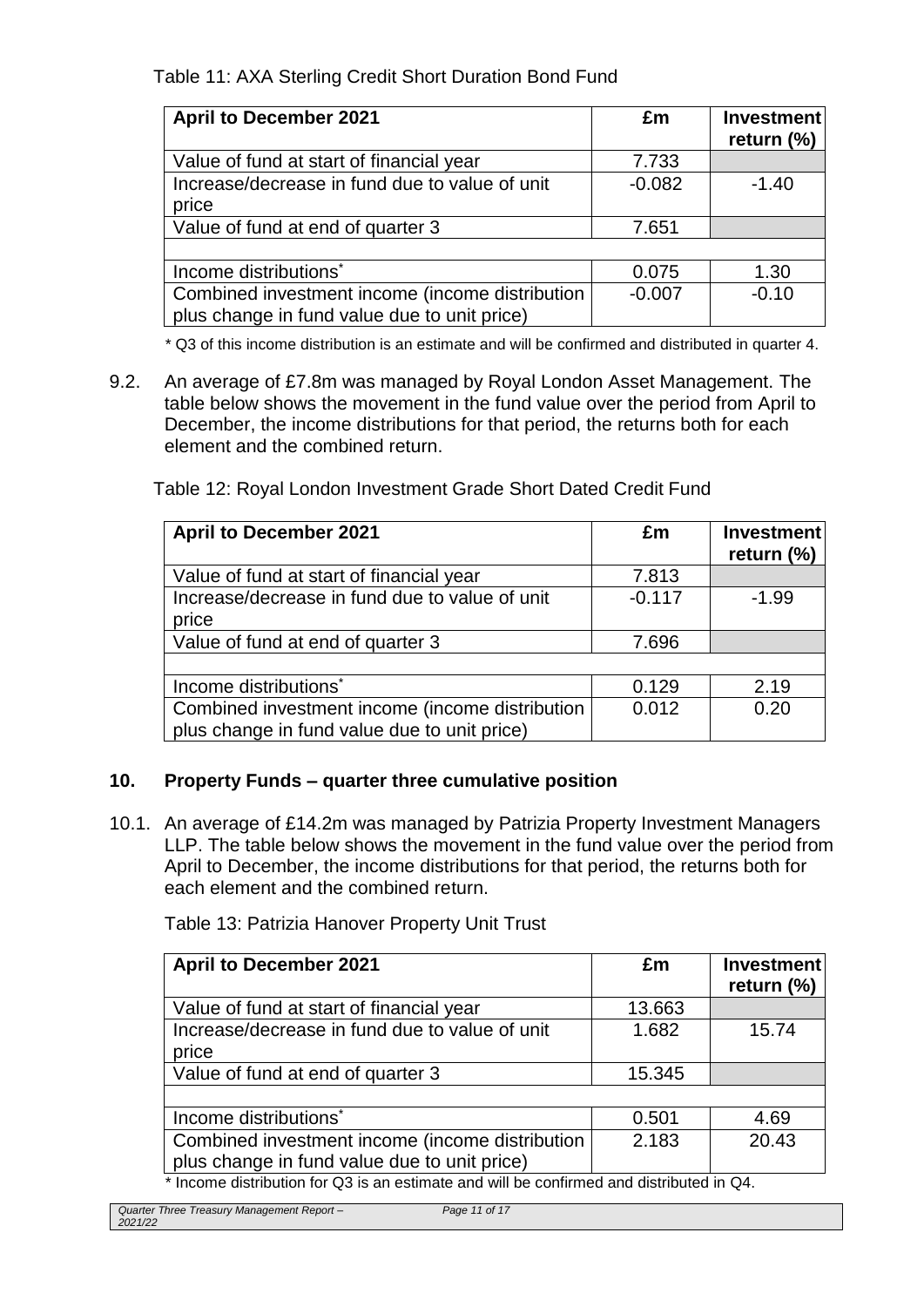10.2. An average of £13.3m was managed by Lothbury Investment Management Limited. The table below shows the movement in the fund value over the period from April to December, the income distributions for that period, the returns both for each element and the combined return.

| <b>April to December 2021</b>                                                                   | £m     | Investment<br>return $(\%)$ |
|-------------------------------------------------------------------------------------------------|--------|-----------------------------|
| Value of fund at start of financial year                                                        | 12.876 |                             |
| Increase/decrease in fund due to value of unit<br>price                                         | 1.194  | 11.91                       |
| Value of fund at end of quarter 3                                                               | 14.070 |                             |
|                                                                                                 |        |                             |
| Income distributions                                                                            | 0.271  | 2.70                        |
| Combined investment income (income distribution<br>plus change in fund value due to unit price) | 1.465  | 14.61                       |

#### **11. Borrowing – quarter three**

- 11.1. The Capital Financing Requirement (CFR) is the Council's theoretical need to borrow but the Section 151 Officer can manage the Council's actual borrowing position by either:
	- 1 Borrowing to the CFR.

2 - Choosing to use temporary cash flow funds instead of borrowing (internal borrowing) or

- 3 Borrowing for future increases in the CFR (borrowing in advance of need).
- 11.2. The Council began quarter three in the second of the above scenarios, with actual borrowing below CFR.
- 11.3. This, together with the Council's cash flow, the prevailing Public Works Loans Board (PWLB) interest rates and the future requirements of the capital programme, were taken into account when deciding the amount and timing of any loans. No debt restructuring was carried out during the quarter.
- 11.4. During quarter three, four new PWLB loans were taken out. These are shown in Table 6 of Appendix 2. No loans matured during the quarter.
- 11.5. The level of PWLB borrowing (excluding debt relating to services transferred from Essex County Council on 1st April 1998) increased by £40m to £350.3m during quarter three. The average rate of borrowing over all the PWLB loans at the end of the quarter was 3.66%, which is lower than the average rate at the end of quarter two of 3.76%. This is as a result of the low loan rates achieved on the new PWLB loans.
- 11.6. A profile of the PWLB loan repayment dates is shown in Graph 2 of Appendix 2. A £3m loan taken out in March 1992 at 10.625% is due to mature in March 2022.

*Quarter Three Treasury Management Report – 2021/22*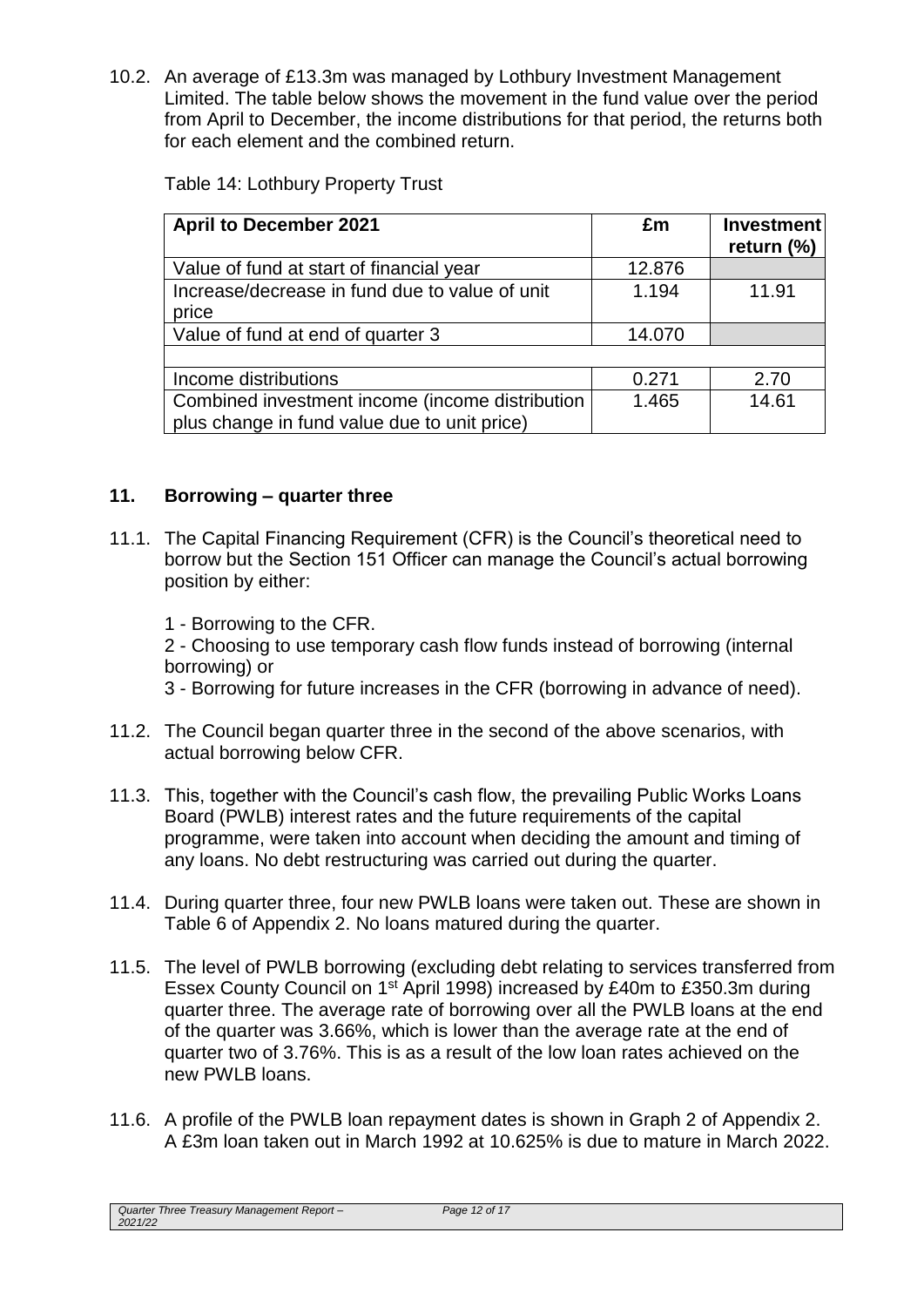- 11.7. The level of PWLB borrowing at £350.3m is in line with the financing requirements of the capital investment programme and the revenue costs of this borrowing are fully accounted for in the revenue budget. The current level of borrowing is also in line with the Council's prudential indicators and is proportionate, prudent, affordable, and sustainable.
- 11.8. Interest rates from the PWLB fluctuated throughout the quarter in response to economic events: 10 year PWLB rates between 1.54% and 2.04%; 25 year PWLB rates between 1.67% and 2.38% and 50 year PWLB rates between 1.25% and 2.17%. These rates are after the PWLB 'certainty rate' discount of 0.20%.
- 11.9. During quarter three no short-term loans were taken out for cash flow purposes. This is shown in Table 4 of Appendix 2.

## **12. Borrowing – quarter three cumulative position**

12.1. The Council's borrowing limits for 2021/22 are shown in the table below:

## Table 15: Borrowing limits

|                             | 2021/22<br>Original<br>$(\text{Em})$ |
|-----------------------------|--------------------------------------|
| <b>Authorised Limit</b>     |                                      |
| <b>Operational Boundary</b> |                                      |

- 12.2. The Authorised Limit is the "Affordable Borrowing Limit" required by the Local Government Act 2003. This is the outer boundary of the Council's borrowing based on a realistic assessment of the risks and allows sufficient headroom to take account of unusual cash movements.
- 12.3. The Operational Boundary is the expected total borrowing position of the Council during the year and reflects decisions on the amount of debt needed for the Capital Investment Programme. Periods where the actual position is either below or over the Boundary are acceptable subject to the Authorised Limit not being breached.
- 12.4. The Council's outstanding borrowing as at 31<sup>st</sup> December 2021 was:

| Southend-on-Sea Borough Council |         | £358.75m |
|---------------------------------|---------|----------|
| PWI B:                          | £350.3m |          |
| Invest to save: $£8.45m$        |         |          |
| ECC transferred debt            | £9.64m  |          |

12.5. Repayments in the first 9 months of 2021/2022 were:

| Southend-on-Sea Borough Council | £0.08m            |        |
|---------------------------------|-------------------|--------|
| PWLB:                           | £0.0 <sub>m</sub> |        |
| Invest to save: £0.08m          |                   |        |
| ECC transferred debt            |                   | £0.52m |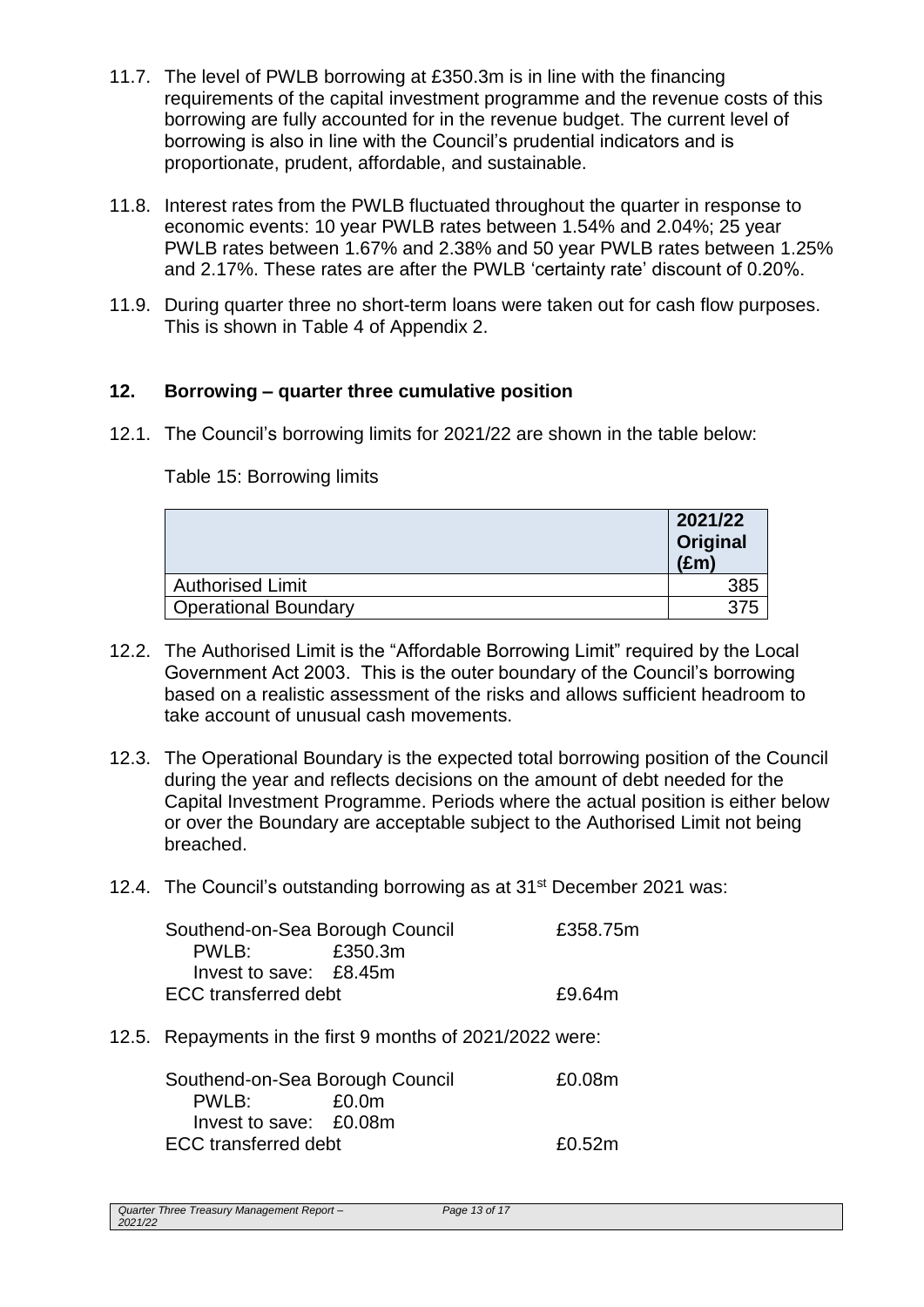- 12.6. Outstanding debt relating to services transferred from Essex County Council (ECC) on 1st April 1998, remains under the management of ECC. Southend Borough Council reimburses the debt costs incurred by the County. The debt is recognised as a deferred liability on our balance sheet.
- 12.7. The interest payments for PWLB and excluding transferred debt, during the period from April to December 2021 were £7.642m which is the same as the original budget for the same period as the first interest payments on the new loans are not due to be paid until May 2022.
- 12.8. The table below summarises the PWLB borrowing activities over the period from April to December 2021:

| Quarter                        | <b>Borrowing at</b><br>beginning of<br>quarter<br>(£m) | <b>New</b><br>borrowing<br>$(\text{Em})$ | Re-<br>financing<br>(£m) | <b>Borrowing</b><br>repaid<br>$(\text{Em})$ | <b>Borrowing</b><br>at end of<br>quarter<br>(£m) |
|--------------------------------|--------------------------------------------------------|------------------------------------------|--------------------------|---------------------------------------------|--------------------------------------------------|
| April to June<br>2021          | 310.3                                                  | $\overline{0}$                           | $\overline{0}$           | (0)                                         | 310.3                                            |
| July to<br>September<br>2021   | 310.3                                                  | $\Omega$                                 | $\overline{0}$           | (0)                                         | 310.3                                            |
| October to<br>December<br>2021 | 310.3                                                  | 40.0                                     | $\overline{0}$           | (0)                                         | 350.3                                            |
| Of which:                      |                                                        |                                          |                          |                                             |                                                  |
| <b>General Fund</b>            | 235.3                                                  | 40.0                                     | $\Omega$                 | Ό,                                          | 275.3                                            |
| <b>HRA</b>                     | 75.0                                                   | 0                                        | 0                        | Ό,                                          | 75.0                                             |

Table 16: PWLB borrowing activities

12.9. All PWLB debt held is repayable on maturity.

## **13. Funding for Invest to Save Schemes (included in Section 12)**

- 13.1. Capital projects were completed on energy efficiency improvements at the Beecroft Art Gallery, replacement lighting on Southend Pier, draughtproofing of windows, lighting replacements at University Square Car Park and Westcliff Library which will generate on-going energy savings. These are invest-to-save projects and the predicted revenue streams cover as a minimum the financing costs of the project.
- 13.2. To finance these projects the Council has taken out interest free loans of £0.161m with Salix Finance Ltd which is an independent, not for profit company, funded by the Department for Energy and Climate Change that delivers interestfree capital to the public sector to improve their energy efficiency and reduce their carbon emissions. The loans are for periods of five years with equal instalments to be repaid every six months. There are no revenue budget implications of this funding as there are no interest payments to be made and the revenue savings generated are expected to exceed the amount needed for the repayments.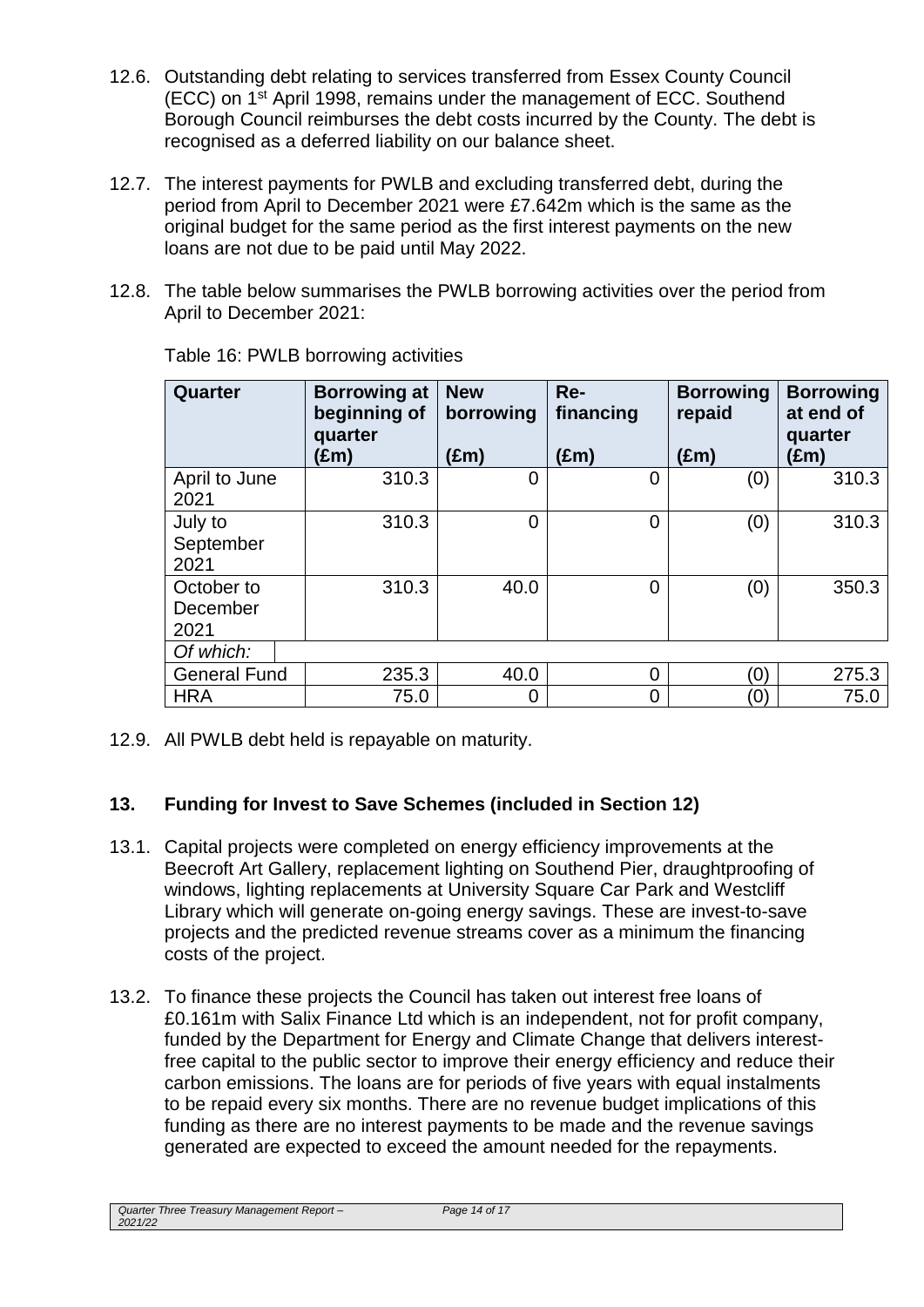£0.026m of these loans were repaid during the period from April to December 2021.

- 13.3. At the meeting of Cabinet on 23<sup>rd</sup> June 2015 the LED Street Lighting and Illuminated Street Furniture Replacement Project was approved which was to be partly funded by 25 year reducing balance 'invest to save' finance from L1 Renewables Finance Limited. The balance outstanding at the end of quarter three was £8.404m. A repayment of £0.053m was made during the period from April to December 2021.
- 13.4. Funding of these invest to save schemes is shown in Table 5 of Appendix 2.

## **14. Compliance with Treasury Management Strategy – quarter three**

14.1. The Council's investment policy is governed by the CIPFA Code of Practice for Treasury Management in the Public Sector (revised in December 2017), which has been implemented in the Annual Treasury Management Investment Strategy approved by the Council on 25 February 2021. The Code was further revised in December 2021 and the Annual Treasury Management Investment Strategy for 2021/22 is still compliant with this updated Code. The investment activity during the quarter conformed to the approved strategy, and the cash flow was successfully managed to maintain liquidity. This is shown in Table 7 of Appendix 2.

## **15. Other Options**

15.1. There are many options available for the operation of the Treasury Management function, with varying degrees of risk associated with them. The Treasury Management Policy aims to effectively control risk to within a prudent level, whilst providing optimum performance consistent with that level of risk.

## **16. Reasons for Recommendations**

16.1. The CIPFA Code of Practice on Treasury Management recommends that Local Authorities should submit reports regularly. The Treasury Management Policy Statement for 2021/22 set out that reports would be submitted to Cabinet quarterly on the activities of the treasury management operation.

## **17. Corporate Implications**

17.1. Contribution to the Southend 2050 Road Map

Treasury Management practices in accordance with statutory requirements, together with compliance with the prudential indicators acknowledge how effective treasury management provides support towards the achievement of the Council's ambition and desired outcomes.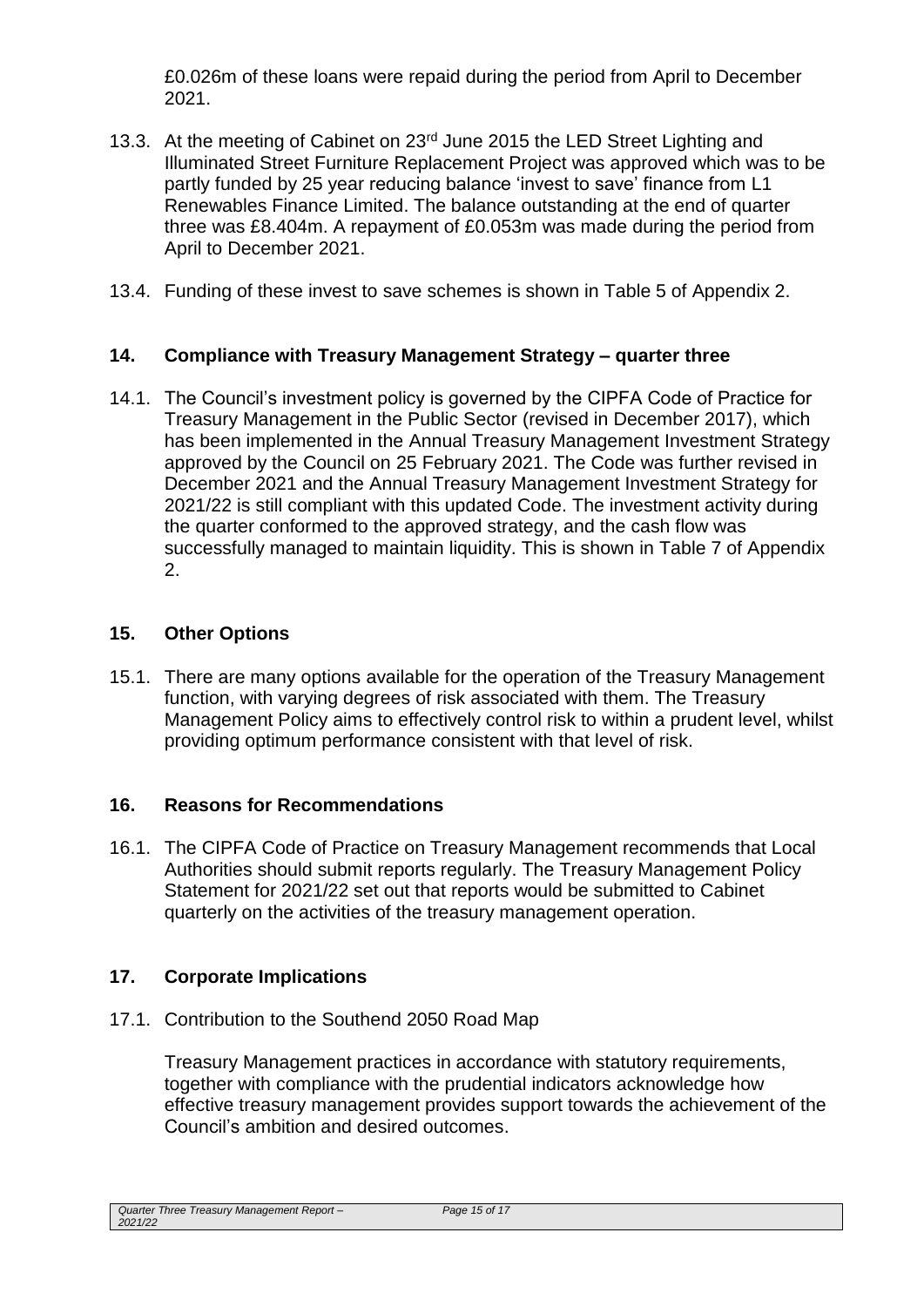#### 17.2. Financial Implications

The financial implications of Treasury Management are dealt with throughout this report.

17.3. Legal Implications

This Council has adopted the 'CIPFA Code of Practice for Treasury Management in the Public Sector' and operates its treasury management service in compliance with this code.

17.4. People Implications

None.

17.5. Property Implications

None.

17.6. Consultation

The key Treasury Management decisions are taken in consultation with our Treasury Management advisers.

17.7. Equalities Impact Assessment

None.

17.8. Risk Assessment

The Treasury Management Policy acknowledges that the successful identification, monitoring and management of risk are fundamental to the effectiveness of its activities.

17.9. Value for Money

Treasury Management activities include the pursuit of optimum performance consistent with effective control of the risks associated with those activities.

17.10. Community Safety Implications

None.

17.11.Environmental Impact

None.

## **18. Background Papers**

CIPFA Code of Practice for Treasury Management in the Public Sector.